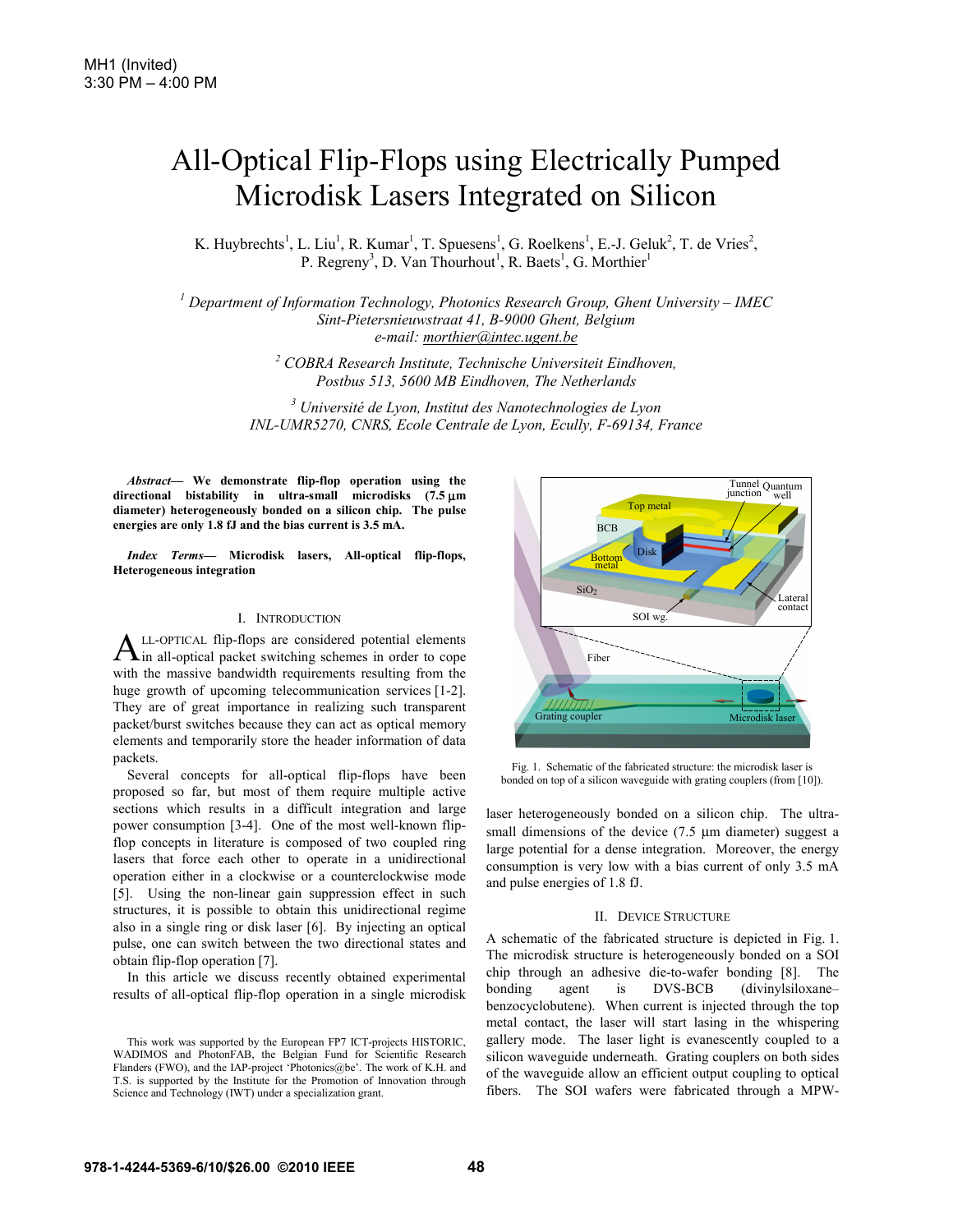approach by the Silicon Photonics platform ePIXfab [9].

In order to obtain unidirectional operation, it is necessary to reduce the sidewall roughness and increase the photon density in the active layer. A low sidewall surface roughness was obtained by using an optimized etch process. To achieve a large internal power density, we introduced an additional heat sink which improved the thermal roll-over by a factor of two compared to previous designs. Using an improved wafer growth technique, the tunnel junction was placed on top of the microdisk to decrease absorption losses. A more detailed explanation of the device fabrication can be found in [10].

# III. EXPERIMENTAL RESULTS

We measure the light-current (LI) characteristic simultaneously on both sides of the waveguide (see Fig. 2). We can see that the unidirectional regime starts at 1.7 mA. The lasing threshold is at 0.33 mA and at low currents we observe a bidirectional regime where the two lasing directions are equally present. To avoid self-switching due to noise, we work at a bias current of 3.5 mA for our experiments. After taking the losses from the grating coupler into account, we receive an output power of 20 μW in the silicon waveguide.

When the laser is in the unidirectional regime, the laser operates either in the clockwise or counterclockwise direction. We can switch between the two directions through injectionlocking with optical pulses. Figure 3 shows the typical time dependence of the on- and off-switching of a laser mode measured at one side of the waveguide. Because the disk is only coupled to a single straight waveguide, it is not possible to separate the switch pulses and the laser signal. Therefore the switch pulses always cover the transient of the microdisk signal, making it difficult to measure the exact switching times. The switch-off times were found to be as low as 60 ps. The pulse energies for switching are very low: all-optical flipflop operation was observed using pulses of only 1.8 fJ (after normalizing with the losses from the grating coupler).

Besides flip-flop operation, we demonstrated also alloptical gates at 10 GHz using pump-probe experiments. The disks did not have to be biased for this purpose.

The microdisks offer also great potential to implement various other optical processing functions and can be especially interesting for advanced all-optical logic, shift registers and Dflip-flops by a combination of several disks.

### IV. CONCLUSION

All-optical flip-flop operation is demonstrated in ultra-small microdisk lasers with diameters of only 7.5 μm. The disks are bonded on a SOI chip and record-low pulse energies of 1.8 fJ can be used to switch between the clockwise and counterclockwise lasing mode. The device is promising for more advanced optical signal processing functions (eg. shift registers, all-optical logic). At the conference, results on new optimized devices will also be presented.

#### **REFERENCES**

[1] R. Van Caenegem, J. A. Martinez, D. Colle, M. Pickavet, P. Demeester, F. Ramos, and J. Marti, "From IP over WDM to all-optical packet



Fig. 2. Light-current (LI) characteristic (measured at the two ends of the waveguide) indicates that the unidirectional operation starts at 1.7 mA.



Fig. 3. Experimental demonstration of high-speed flip-flop operation in a single microdisk laser.

switching: Economical view," Journal of Lightwave Technology, **24**, 1638-1645 (2006).

- [2] H. J. S. Dorren, M. T. Hill, Y. Liu, N. Calabretta, A. Srivatsa, F. M. Huijskens, H. de Waardt, and G. D. Khoe, "Optical packet switching and buffering by using all-optical signal processing methods," Journal of Lightwave Technology, **21**, 2-12 (2003).
- [3] Malacarne, A., Wang, J., Zhang, I, Das Barman, A, Berrettini, G., Poti, L., Bogoni, A., 20-ps transition time all-optical SOA-based flip-flop used for photonic 10Gb/s switching operation without any bit loss, *IEEE Journ. Sel. Top. Quant. El*., **14**, 808-815 (2008).
- [4] M. T. Hill, H. de Waardt, G. D. Khoe, and H. J. S. Dorren, "All-optical flip-flop based on coupled laser diodes," *Journal of Quantum Electronics,* vol. 37, pp. 405-413, Mar 2001.
- [5] M. Hill, H. J. S. Dorren, T. de Vries, X. J. M. Leijtens, J. H. den Besten, B. Smalbrugge, Y. S. Oei, H. Binsma, G. D. Khoe, and M. K. Smit, "A fast low-power optical memory based on coupled micro-ring lasers," *Nature*, **432**, 206-209 (2004).
- [6] M. Sorel, G. Giuliani, A. Scire, R. Miglierina, S. Donati, and P. J. R. Laybourn, "Operating regimes of GaAs-AlGaAs semiconductor ring lasers: Experiment and model," *IEEE Journal of Quantum Electronics,*  **39**, 1187-1195 (2003).
- [7] A. Trita, G. Mezosi, F. Bragheri, Y. Jin, S. Furst, W. Elsasser, I. Cristiani, M. Sorel, and G. Giuliani, "Dynamic operation of all-optical flip-flop based on a monolithic semiconductor ring laser," in *34th European Conference on Optical Communication, 2008 (ECOC 2008)*.
- [8] G. Roelkens, J. Van campenhout, J. Brouckaert, D. Van Thourhout, R. Baets, P. Romeo, P. Regreny, A. Kazmierczak, C. Seassal, X. Letartre, G. Hollinger, J.M. Fedeli, L. Di Cioccio, C. Lagahe-Blanchard, "III-V/Si photonics by die to wafer bonding," Materials Today 10(7), p.36-43  $(2007)$
- [9] Silicon Photonics Platform ePIXfab: www.epixfab.eu
- [10] L. Liu, R. Kumar, K. Huybrechts, T. Spuesens, G. Roelkens, E-J. Geluk, T. de Vries, P. Regreny, D. Van Thourhout, R. Baets, G. Morthier, An ultra-small, low-power all-optical flip-flop memory on a silicon chip, *Nature Photonics*, **4**(3), p.182-187 (2010).